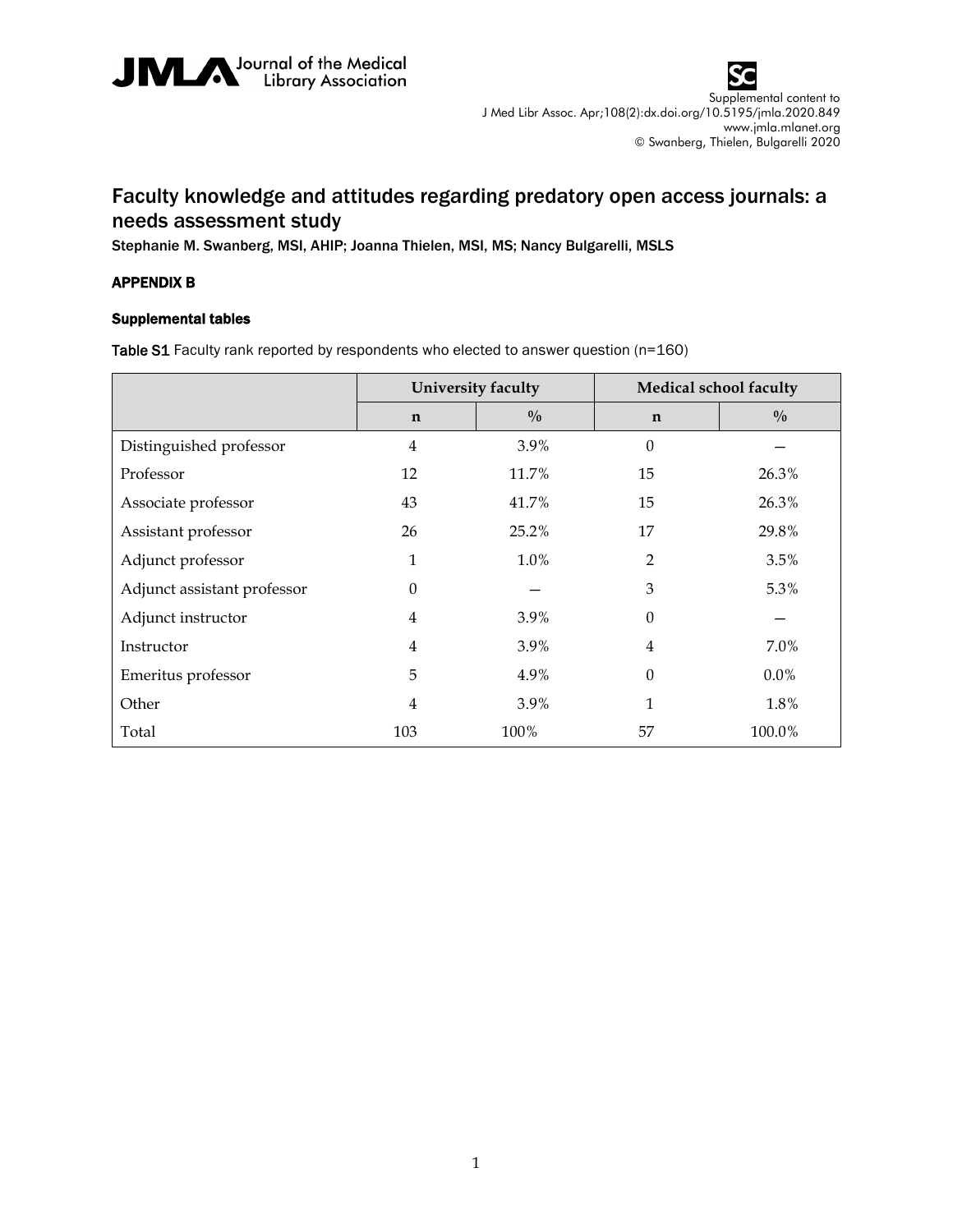



|                                  | University faculty |               |  |
|----------------------------------|--------------------|---------------|--|
|                                  | $\mathbf n$        | $\frac{0}{0}$ |  |
| Arts                             | 3                  | 2.9%          |  |
| <b>Business</b>                  | 10                 | 9.7%          |  |
| Engineering and computer science | 5                  | 4.9%          |  |
| Health sciences                  | 8                  | 7.8%          |  |
| Humanities                       | 15                 | 14.6%         |  |
| Library science                  | 1                  | 0.9%          |  |
| Nursing                          | 5                  | 4.9%          |  |
| Sciences                         | 16                 | 15.5%         |  |
| Social and behavioral science    | 33                 | 32.0%         |  |
| Other                            | 7                  | 6.8%          |  |
| Total                            | 103                | 100.0%        |  |

Table S2 University faculty respondents by department who elected to answer question (n=103)